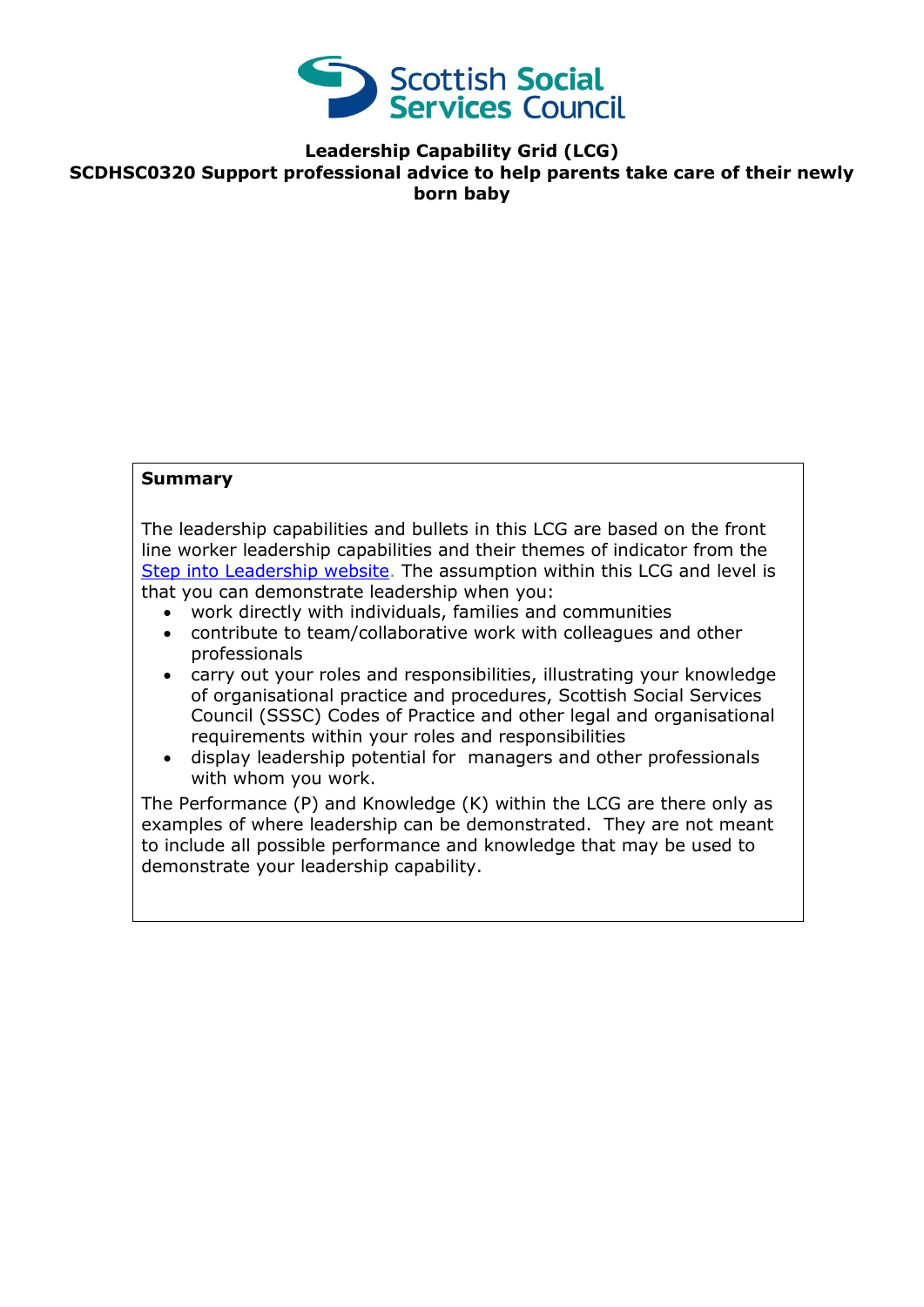

## **Leadership Capability Grid (LCG) SCDHSC0320 Support professional advice to help parents take care of their newly born baby**

| Leadership<br>capabilities                 | When supporting professional advice to help parents take care of<br>their newly born baby you can demonstrate leadership capabilities<br>by:                                                                                                                                                                                                                                                                                                                                                                                                                                                                                                                                                                                                                                                                                                                                                                                                                                                                                                                 |
|--------------------------------------------|--------------------------------------------------------------------------------------------------------------------------------------------------------------------------------------------------------------------------------------------------------------------------------------------------------------------------------------------------------------------------------------------------------------------------------------------------------------------------------------------------------------------------------------------------------------------------------------------------------------------------------------------------------------------------------------------------------------------------------------------------------------------------------------------------------------------------------------------------------------------------------------------------------------------------------------------------------------------------------------------------------------------------------------------------------------|
| <b>Vision</b>                              | Providing a vision for those with whom you work and your organisation when<br>you:<br>• See how best to make a difference when providing active support when<br>supporting professional advice to help parents take care of their newly<br>born baby (P2-3, 5-19, 21-22, 24-31; K1-5, 11, 16, 24-25, 36-37, 39-68)<br>• Communicate and promote ownership of the vision when supporting<br>professional advice to help parents take care of their newly born baby<br>(P2-3, 5-19, 21-22, 24-31; K1-5, 11, 16, 24-25, 36-37, 39-68), seeking<br>extra assistance and support ( $P_4$ , 14; K20, ), working with others ( $P_{11}$ ,<br>28) and recording and reporting (P23; K33-35)<br>• Promote social service values through active participation and<br>personalisation (P2-3, 5-19, 21-22, 24-31; K 1-5, 11, 13-19; 27, 29, 36-<br>37, 39-68 and when working others (P11, 28)<br>• See the bigger picture when demonstrating knowledge and practice of<br>organisational, local and national policies and procedures (P23; K6, 8-9,<br>27-28, 33-35,45) |
| Self-<br>leadership                        | Displaying self leadership when you:<br>• Demonstrate and adapt leadership when supporting professional advice to<br>help parents take care of their newly born baby (All $P$ ; K26, 36-37,39-68)<br>Improve own leadership by seeking advice $(P4, 14; K20)$ and self<br>reflection $(K26)$<br>• Take intelligent risks when supporting professional advice to help parents<br>take care of their newly born baby (P2, 5, 11, 12-13, 29; K27-32, 39-68)<br>• Demonstrate and promote resilience (P1-22, 24-31; K3, 4, 19, 32,)<br>• Challenge discrimination and oppression $(K 1, 4, 31, 47, 56)$                                                                                                                                                                                                                                                                                                                                                                                                                                                          |
| <b>Motivating</b><br>and inspiring         | Motivating and inspiring others when you:<br>Inspire people by personal example $(P1-22, 24-31; K14-20, )$<br>$\bullet$<br>Recognise and value the contribution of others ( $P1-22$ , 24-31; K9-10,<br>$20,$ )<br>• Support the creation of a learning and performance culture (P1-22, 24-<br>31; K16-20, 26)                                                                                                                                                                                                                                                                                                                                                                                                                                                                                                                                                                                                                                                                                                                                                |
| <b>Empowering</b>                          | Empowering people when you:<br>Enable leadership at all levels $(K8-9, 16-20, 39-68)$<br>$\bullet$<br>• Support the creation of a knowledge and management culture ( $P1-22$ ,<br>24-31; K16-20, 26, 39-68)<br>• Involve people in development and improvement (P1-22, 24-31; K16-20,<br>$39-68$                                                                                                                                                                                                                                                                                                                                                                                                                                                                                                                                                                                                                                                                                                                                                             |
| <b>Collaborating</b><br>and<br>influencing | Collaborating and influencing when you:<br>Promote partnership working (P1-22, 24-31; K11, 14-20, 39-68)<br>Influence people (P1-22, 24-31; K11, 14-20, 39-68)<br>$\bullet$<br>Understand and value the perspectives of others $(P1-22, 24-31; K8-9,$<br>$\bullet$                                                                                                                                                                                                                                                                                                                                                                                                                                                                                                                                                                                                                                                                                                                                                                                           |